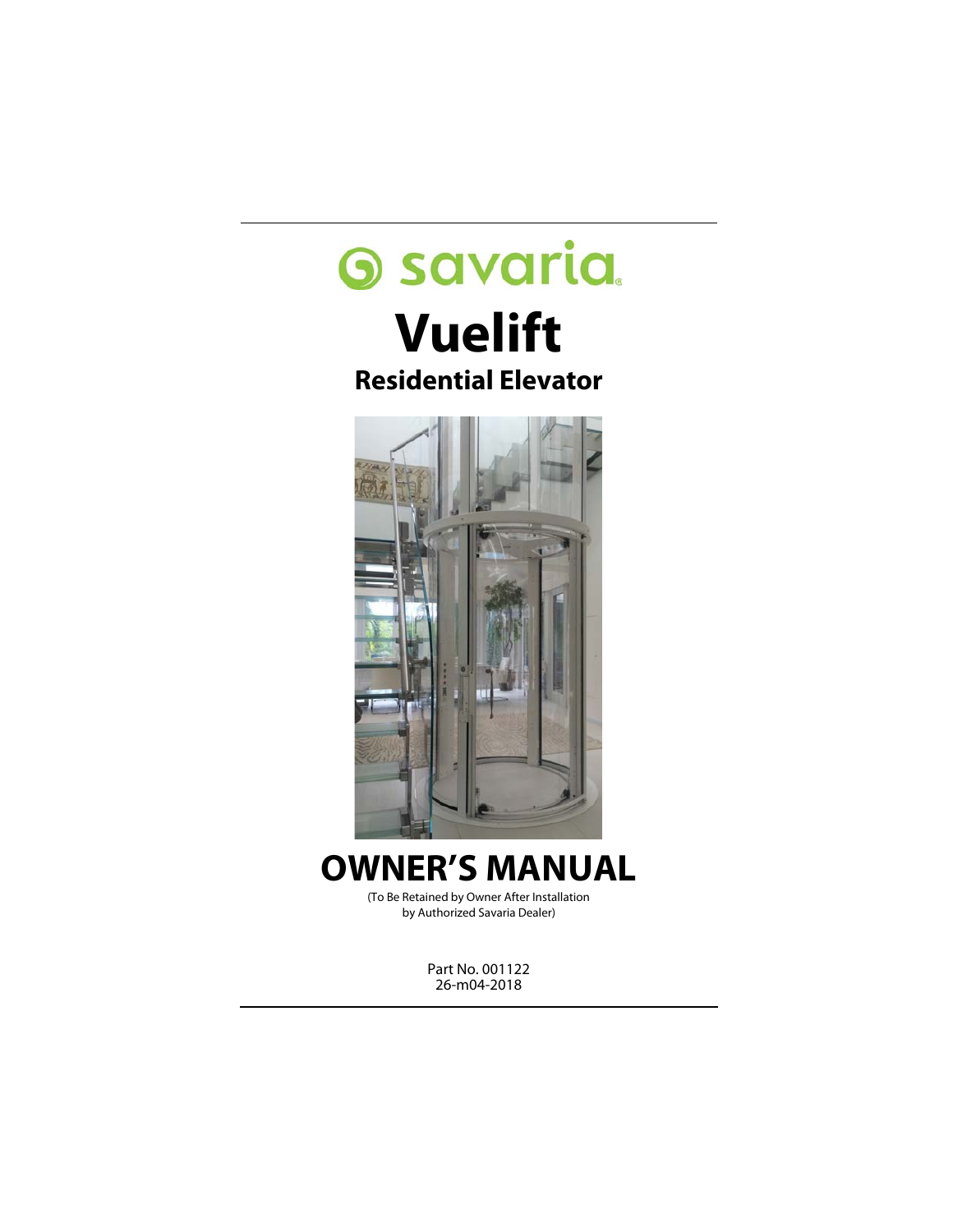#### **IMPORTANT**

Ensure that only an authorized Savaria Dealer installs and services the Vuelift Residential Elevator. Under no circumstances is anyone other than a dealer with Savaria training and authorization to install, adjust, service or modify any mechanical or electrical device on this equipment. Failure to follow this warning can result in safety system compromises or defeat; this can result in serious injury or death. Savaria accepts no liability for property damage, warranty claims or personal injury, including death, in this circumstance.

Passenger safety is the result of countless details in the equipment's design, manufacture, and installation. After installation, reliable operation and continual safe operation requires regular service and inspection at least twice per year, or more frequently where usage, environment, or local jurisdiction requires. As the Owner, you are responsible for ensuring that regular service and inspections occur in a timely manner.

Refer to this manual for specifications, operating instructions and maintenance of the Vuelift Residential Elevator.

Upon completion of installation, the dealer must provide you with the following information and ensure it is recorded in this manual. In addition, either the dealer or you must keep any service and/or maintenance records in the Maintenance Record section of this manual.

#### **WARRANTY**

Ensure your Savaria Dealer provides you with a copy of the manufacturer's limited parts warranty and documentation relating to any Dealer labour warranty.

-------------------------------------------------------------------------------------------------

| <b>FOR OWNER'S RECORDS</b> |  |
|----------------------------|--|
|----------------------------|--|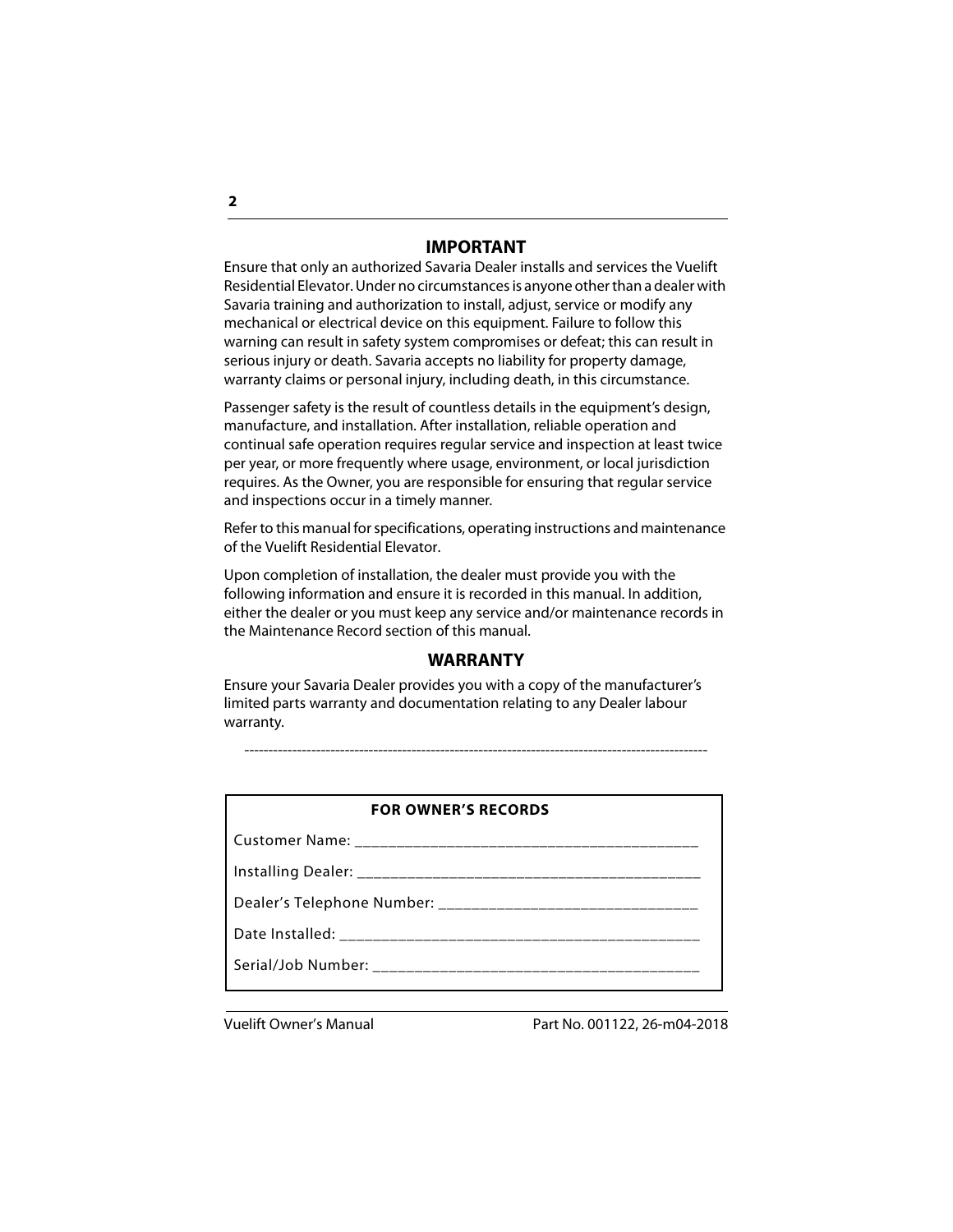# **Table of Contents**

| Emergency Stop (and according controller controller controller controller controller controller controller controller controller controller controller controller controller controller controller controller controller contr |  |
|--------------------------------------------------------------------------------------------------------------------------------------------------------------------------------------------------------------------------------|--|
| Manual Lowering and Battery Lowering System 9                                                                                                                                                                                  |  |
|                                                                                                                                                                                                                                |  |
|                                                                                                                                                                                                                                |  |
|                                                                                                                                                                                                                                |  |
|                                                                                                                                                                                                                                |  |
|                                                                                                                                                                                                                                |  |
|                                                                                                                                                                                                                                |  |
| 6. MAINTFNANCF                                                                                                                                                                                                                 |  |
|                                                                                                                                                                                                                                |  |
|                                                                                                                                                                                                                                |  |
|                                                                                                                                                                                                                                |  |
|                                                                                                                                                                                                                                |  |
|                                                                                                                                                                                                                                |  |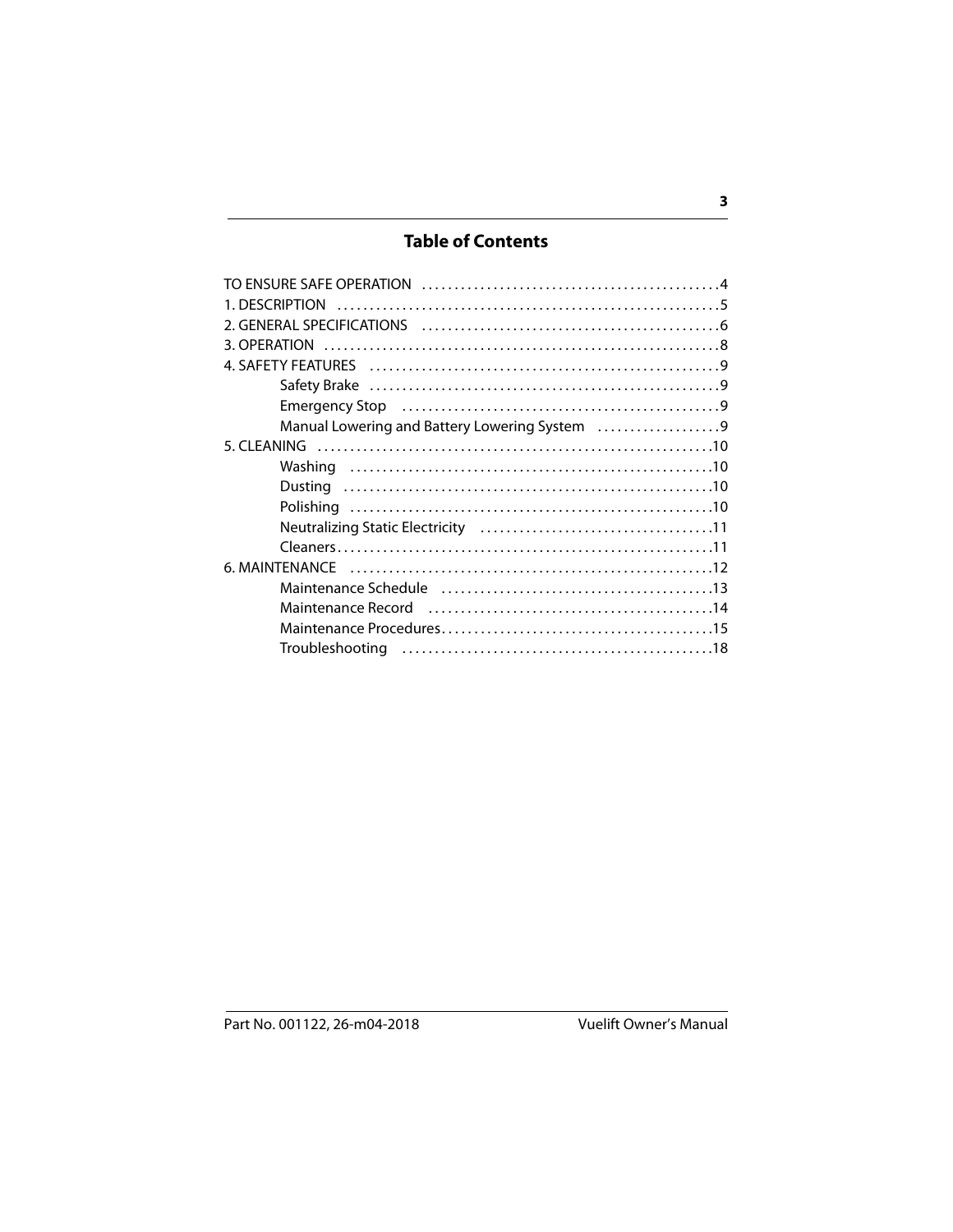# <span id="page-3-0"></span>**TO ENSURE SAFE OPERATION**

To ensure safe operation of this equipment, pay careful attention to the important notes below.

- Read this manual carefully before using the Vuelift Residential Elevator.
- To prevent accidents, adhere strictly to the instructions and keep clear of moving parts at all times.
- Follow instructions on all equipment labels at all times. Replace any damaged labels immediately.
- Ensure that only qualified personnel perform maintenance and service on the unit.
- When replacing parts, be sure that only genuine Savaria parts are used.
- This unit is intended for use by a mature person who understands its proper operation as set out in this manual.
- Prior to operation, make sure that:
	- The door is locked and secure.
	- All areas in and around the lift are clear of any obstructions.
	- All lights are functioning properly.
- Test your keys and emergency stop button every month.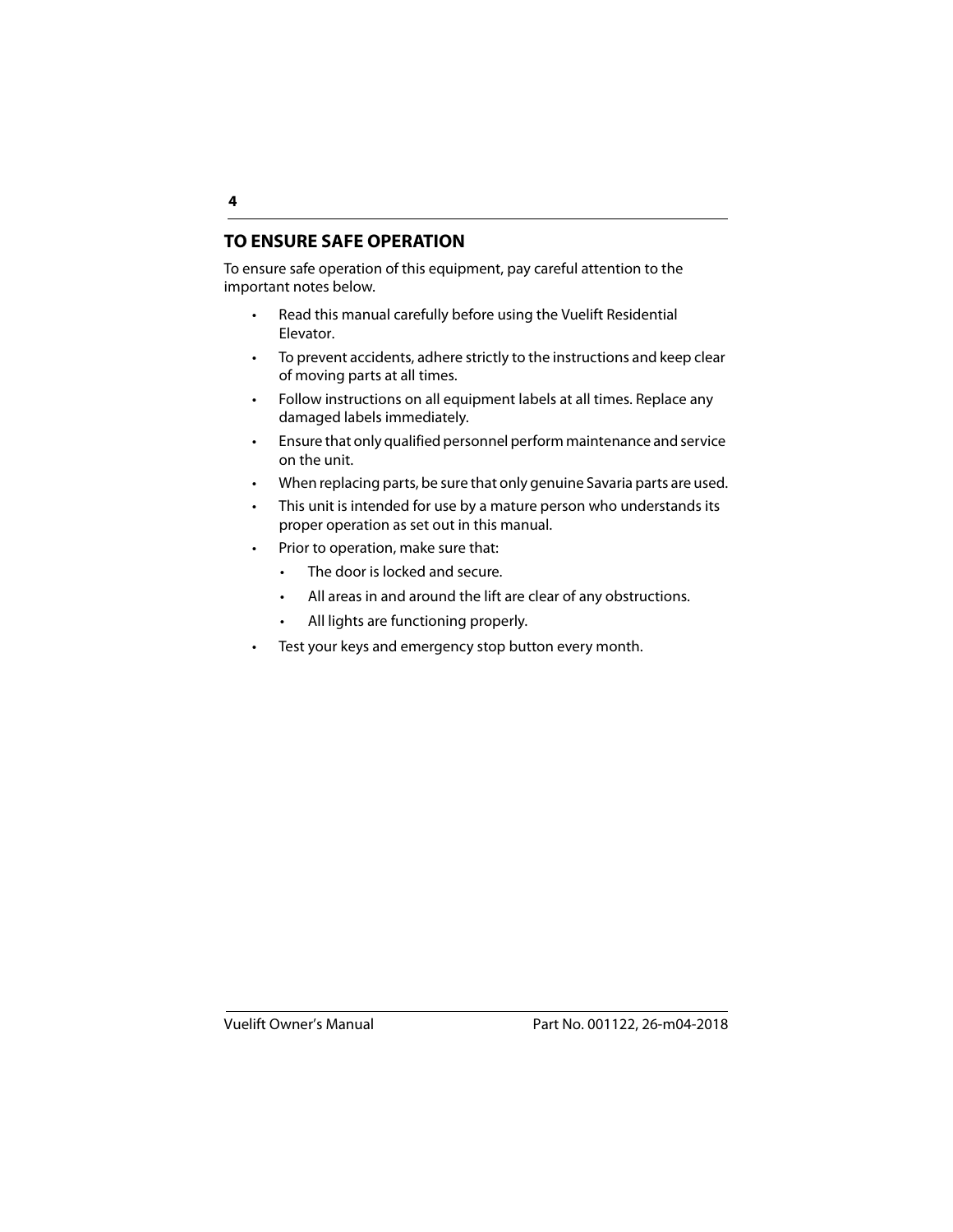# <span id="page-4-0"></span>**1. DESCRIPTION**

Figure 1 shows the components of the Vuelift Residential Elevator. Note that the round elevator is shown below; there is also an available octagonal shaped elevator.

#### **Figure 1**

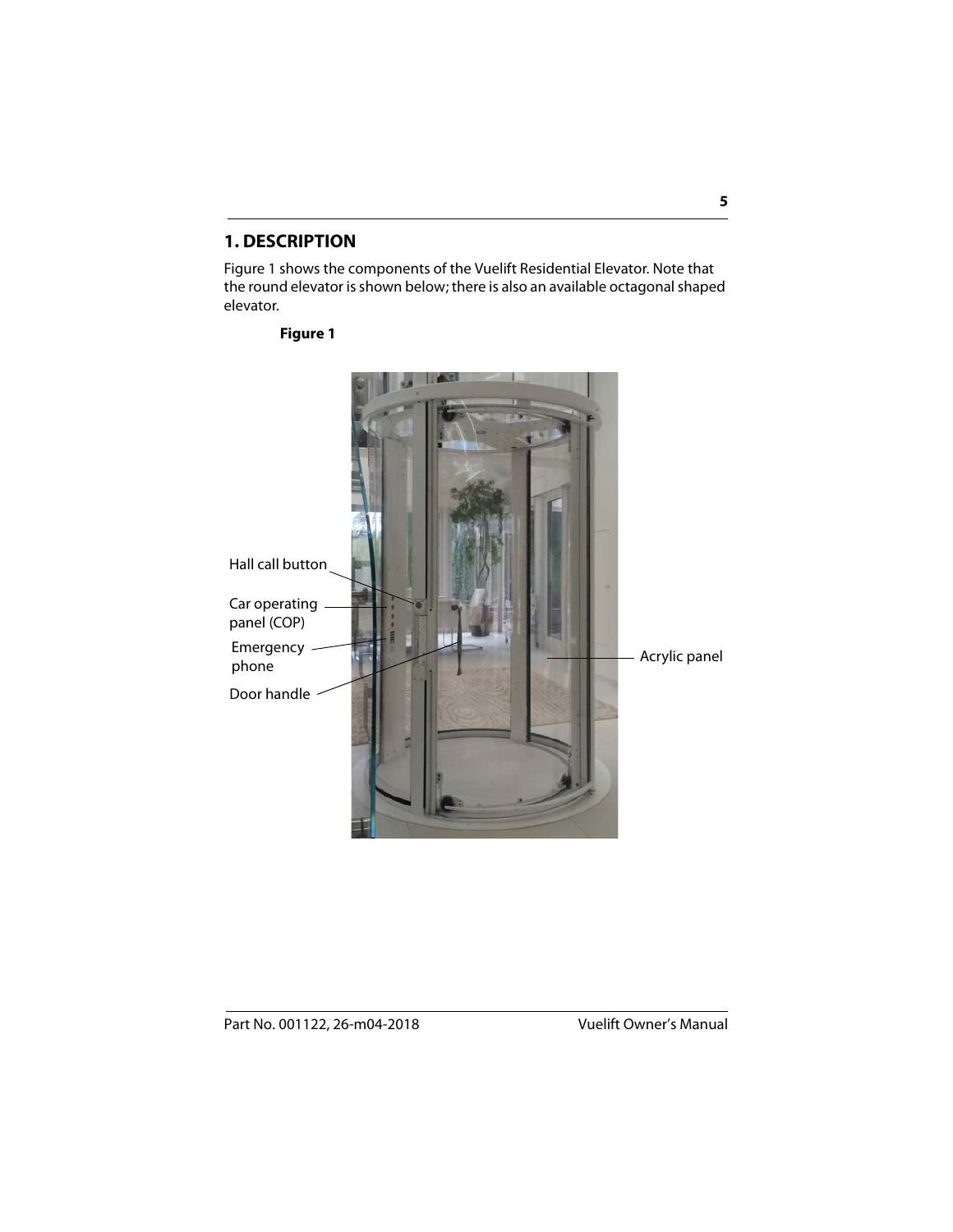# **2. GENERAL SPECIFICATIONS**

#### **Vuelift Specifications**

| Applied code                                 | ASME 17.1/CSA B44 - Section 5.3                                                                                                                                                                                                                                                                                                                                     |
|----------------------------------------------|---------------------------------------------------------------------------------------------------------------------------------------------------------------------------------------------------------------------------------------------------------------------------------------------------------------------------------------------------------------------|
| Load capacity                                | Round (acrylic): 840 lb (381 kg)<br>Octagonal (acrylic): 840 lb (381 kg)<br>Octagonal (silica glass): 950 lb (432 kg)                                                                                                                                                                                                                                               |
| Maximum travel                               | 42.5 ft (12.95 m)                                                                                                                                                                                                                                                                                                                                                   |
| Travel speed                                 | Round (acrylic): 32 ft/min (0.16 m/s)<br>Octagonal (acrylic): 32 ft/min (0.16 m/s)<br>Octagonal (silica glass): 40 ft/min (0.20 m/s)                                                                                                                                                                                                                                |
| Maximum # of stops                           | 6                                                                                                                                                                                                                                                                                                                                                                   |
| Daily cycle                                  | Normal: 40<br>Heavy: 80<br>Excessive: 150<br>Maximum starts in 1 hour on standard installation: 20                                                                                                                                                                                                                                                                  |
| Noise level                                  | 65 dB                                                                                                                                                                                                                                                                                                                                                               |
| Cab (car)                                    | Cab walls: Full clear acrylic or silica glass<br>Cab interior height (standard): 84 in (2.13 m)<br>Cab interior height (optional): 76.5 in (1.94 m)<br>Cab weight (acrylic models): 550 lb (250 kg)<br>Cab weight (silica glass models): 1000 lb (455 kg)<br>Cab floor area (round): 13.09 sq ft (1.22 sq m)<br>Cab floor area (octagonal): 12.83 sq ft (1.19 sq m) |
| Footprint                                    | Round (acrylic): Diameter 54 in (1.37 m)<br>Octagonal (acrylic): 48 in x 48 in (1.2 m x 1.2 m)<br>Octagonal (silica glass): 48 in x 48 in (1.2 m x 1.2 m)                                                                                                                                                                                                           |
| Overhead clearance                           | Round (acrylic): 106 in (2.69 m)<br>Round (acrylic), optional short cab: 96 in (2.44 m)<br>Octagonal (acrylic): 106 in (2.69 m)<br>Octagonal (acrylic), optional short cab: 96 in (2.44 m)<br>Octagonal (silica glass): 108 in (2.74 m)                                                                                                                             |
| Power supply<br>(circuit supplied by others) | 30A, 230-V, single-phase, 50/60 Hz                                                                                                                                                                                                                                                                                                                                  |
| Cab (car) lighting                           | 15A, 115V, single-phase, 50/60 Hz                                                                                                                                                                                                                                                                                                                                   |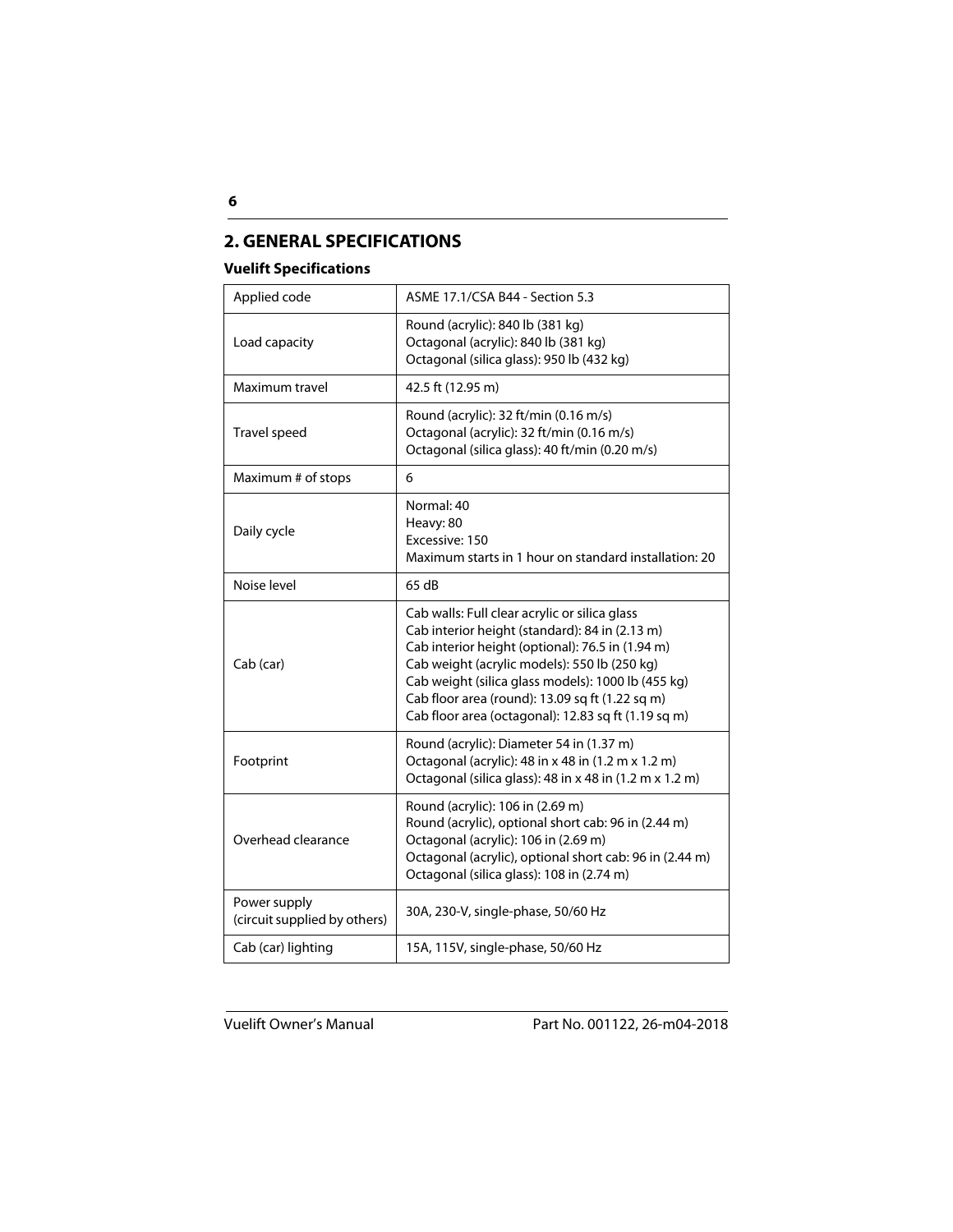| Suspension                     | Type: Galvanized aircraft cable (2 x 3/8" diameter)<br>Construction: IWRC 7 x 19 RHRL<br>Nominal strength: 14,400 lb (6,545 kg)<br>Weight of ropes: 0.243 lb/ft (3.616 g/cm)<br>Travel cable weight: 0.228 lb/ft (3.393 g/cm)                                                                                                                                                                                                                                                                                               |
|--------------------------------|-----------------------------------------------------------------------------------------------------------------------------------------------------------------------------------------------------------------------------------------------------------------------------------------------------------------------------------------------------------------------------------------------------------------------------------------------------------------------------------------------------------------------------|
| Pit depth                      | 4 - 12 in (102 - 305 mm)<br>No pit with optional short ramp                                                                                                                                                                                                                                                                                                                                                                                                                                                                 |
| Temperature operating<br>range | $-10$ °C to $+40$ °C (14 °F to 104 °F)                                                                                                                                                                                                                                                                                                                                                                                                                                                                                      |
| Drive train                    | Type: Winding drum<br>Motor (acrylic model): 1.5 HP with integrated brake<br>Motor (silica glass model): 3.0 HP with integrated brake<br>Transmission: Ultra-low vibration, 3-stage, right-angle,<br>helical-bevel drive<br>Motor control: Preprogrammed variable frequency<br>drive<br>Door interlocks: Honeywell RDI-G-L5B certified<br>(compliant with ASME A17.1 Section 2.12.4.3)                                                                                                                                      |
| Safety features                | Emergency battery back-up for cab lighting and<br>lowering<br>Manual lowering<br>Emergency alarm and stop switch<br>Safety brakes<br>Overspeed governor<br>Pit run/stop switch and car top run/stop switch                                                                                                                                                                                                                                                                                                                  |
| Options                        | Round:<br>• Optional configurations: Type 1, 2, 3<br>• Optional colors: White, silver, or custom powder-coat<br>frame (note that black is the standard color)<br>• Other options: Up to 6 stops, panoramic car ceiling,<br>balcony attachment<br>Octagonal:<br>• Optional configurations: Type 1, 2, 3<br>• Optional cab wall and hoistway: Low-iron silica glass<br>• Optional colors: White, silver, or custom powder-coat<br>color frame<br>• Other options: Up to 6 stops, panoramic car ceiling,<br>balcony attachment |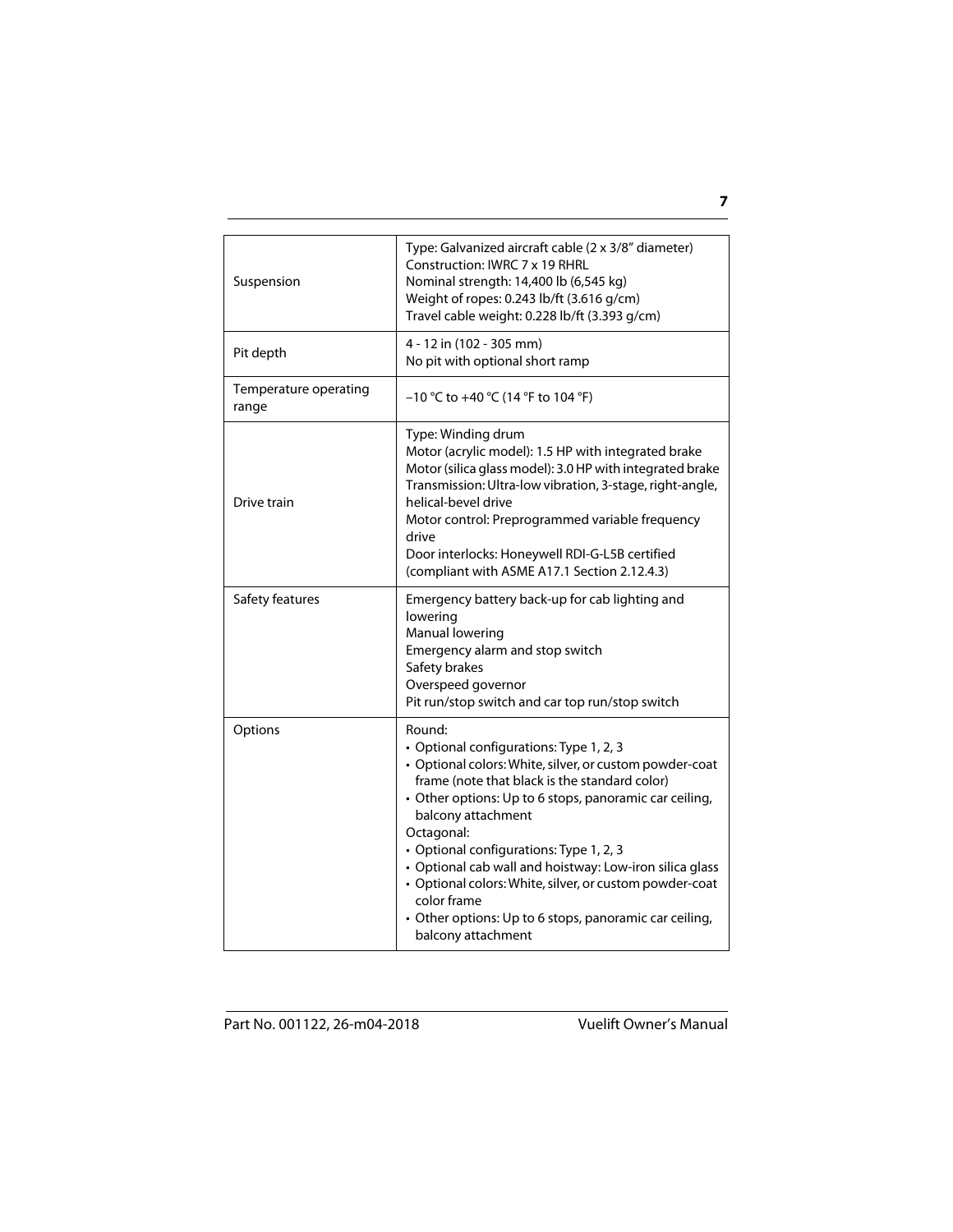#### <span id="page-7-0"></span>**3. OPERATION**

**1** Press the hall call button.



**Figure 3**



- **2** When the hall call button flashes, open the hoistway door.
- **3** Enter the elevator and close the hoistway door, and then the internal car door behind you.
- **4** Press a button on the Car Operating Panel (COP) to select a floor.



- **5** When you arrive at the selected floor, open the interior car door and exit the elevator.
- **6** Close the interior car door and then close the hoistway door.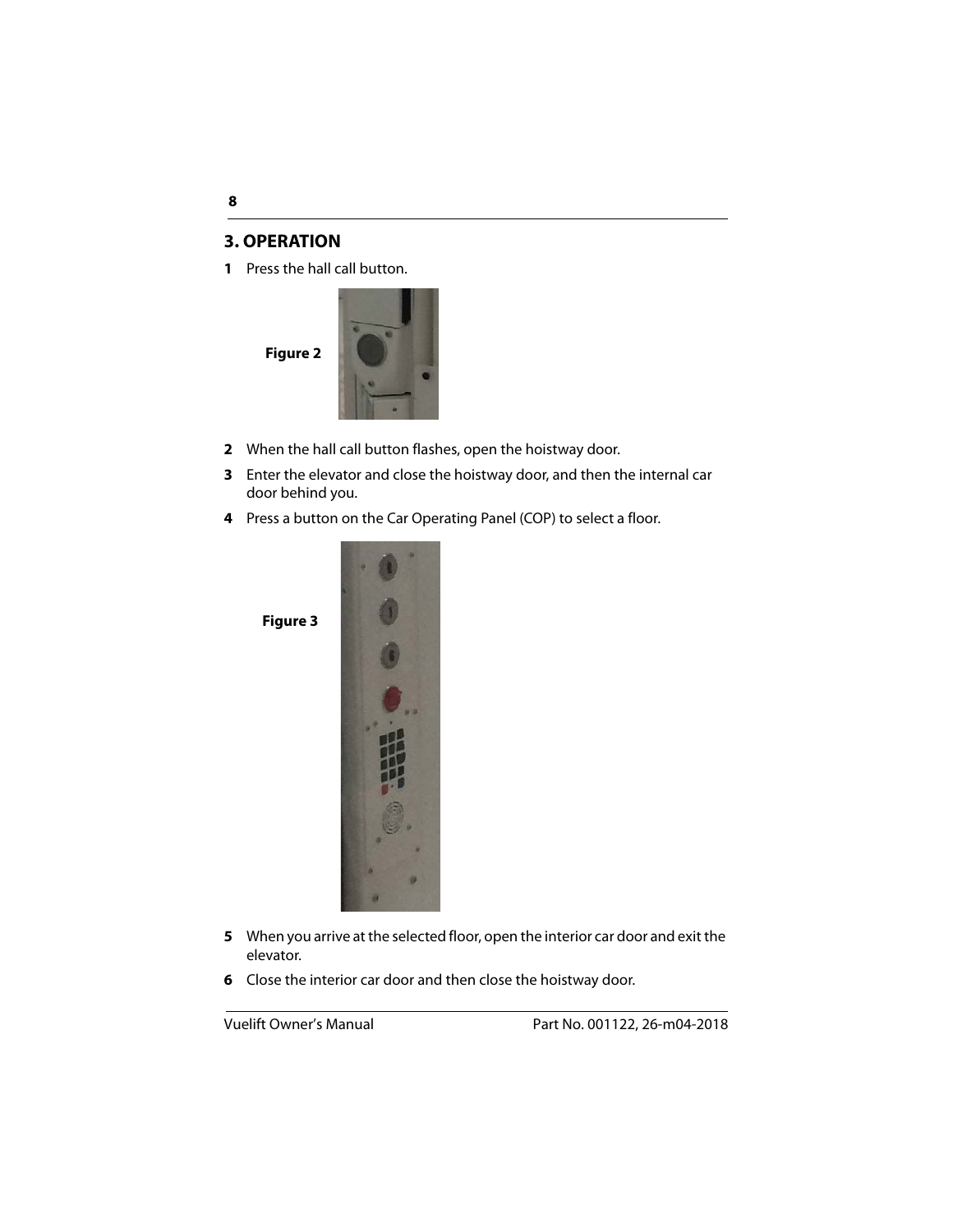# **4. SAFETY FEATURES**

# <span id="page-8-0"></span>**Safety Brakes**

The safety brakes (safeties) stop the lift in the event of cable failure.

When the lift is in operation, the cable tension keeps the brake mechanism up so that the brake's cam does not interfere with the hoistway rails.

If a cable failure occurs, the brake mechanism comes down and the brake cam stops movement of the lift.

**Figure 4**



# <span id="page-8-1"></span>**Emergency Stop**

Actuating the red Emergency Stop switch during travel will stop the elevator immediately and activate the alarm. Toggle the Emergency Stop switch to return the elevator to normal operation.

# <span id="page-8-2"></span>**Manual Lowering and Battery Lowering System**

If a power failure occurs, a battery lowering system will bring the Vuelift to the bottom level.

**Figure 5**

If the battery fails while operating, there is a manual lowering device that can be used to bring the Vuelift to the bottom level.

Turn off the main power disconnect and then use the manual lowering device to bring the elevator to the bottom level.

Once the elevator is at the bottom level, use the special emergency key to manually open the landing door (see Figure 5).



The manual lowering device is for **emergency use** only.

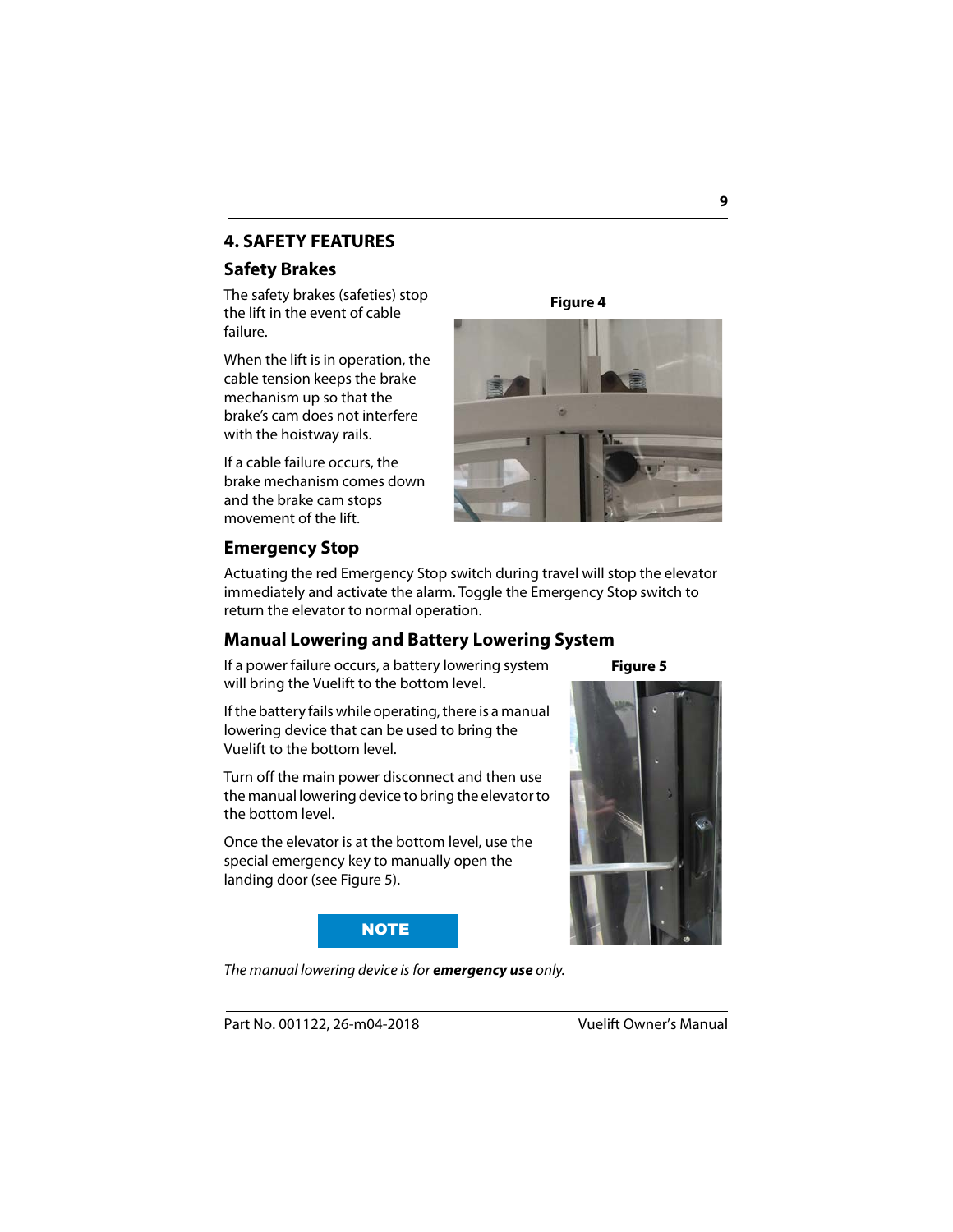#### **5. CLEANING**



#### **Under no circumstances should you ever attempt to remove panels for cleaning!**

Clean the acrylic panels with a mild soap and water solution or with acrylic cleaner. A few precautions must be taken to ensure a long operating life and to maintain the acrylic panel clarity on your unit.

**NOTE** 

**DO NOT use any cleaning product that contains ammonia or petroleum.** This includes Windex ® and most traditional glass cleaners.

#### **Washing**

Wash the acrylic panels with a solution of mild soap or detergent and lukewarm water. Use a clean soft cloth, applying only light pressure. Rinse with clean water and dry by blotting with a damp cloth or chamois.

#### **NOTE**

**DO NOT USE:** Window cleaning sprays, kitchen scouring compounds or solvents such as acetone, gasoline, benzene, alcohol, carbon tetrachloride, or lacquer thinner. These can scratch the sheet's surface and/or weaken the sheet causing small surface cracks called "crazing.".

#### **Dusting**

Dust with a soft, damp cloth or chamois. Dry or gritty cloths may cause surface scratches and create a static electric charge on the surface (refer to the section on Neutralizing Static Electricity).

# **Polishing**

Protect the acrylic panels and maintain their surface gloss by occasional polishing with a good plastic cleaner and polish (refer to the section on Cleaners for a list of acceptable cleaners and polishes).

Apply a thin, even coat with a soft clean cloth and polish slightly with cotton flannel or a microfiber towel. Then wipe with a damp cloth to help eliminate electrostatic charges that can attract dust particles.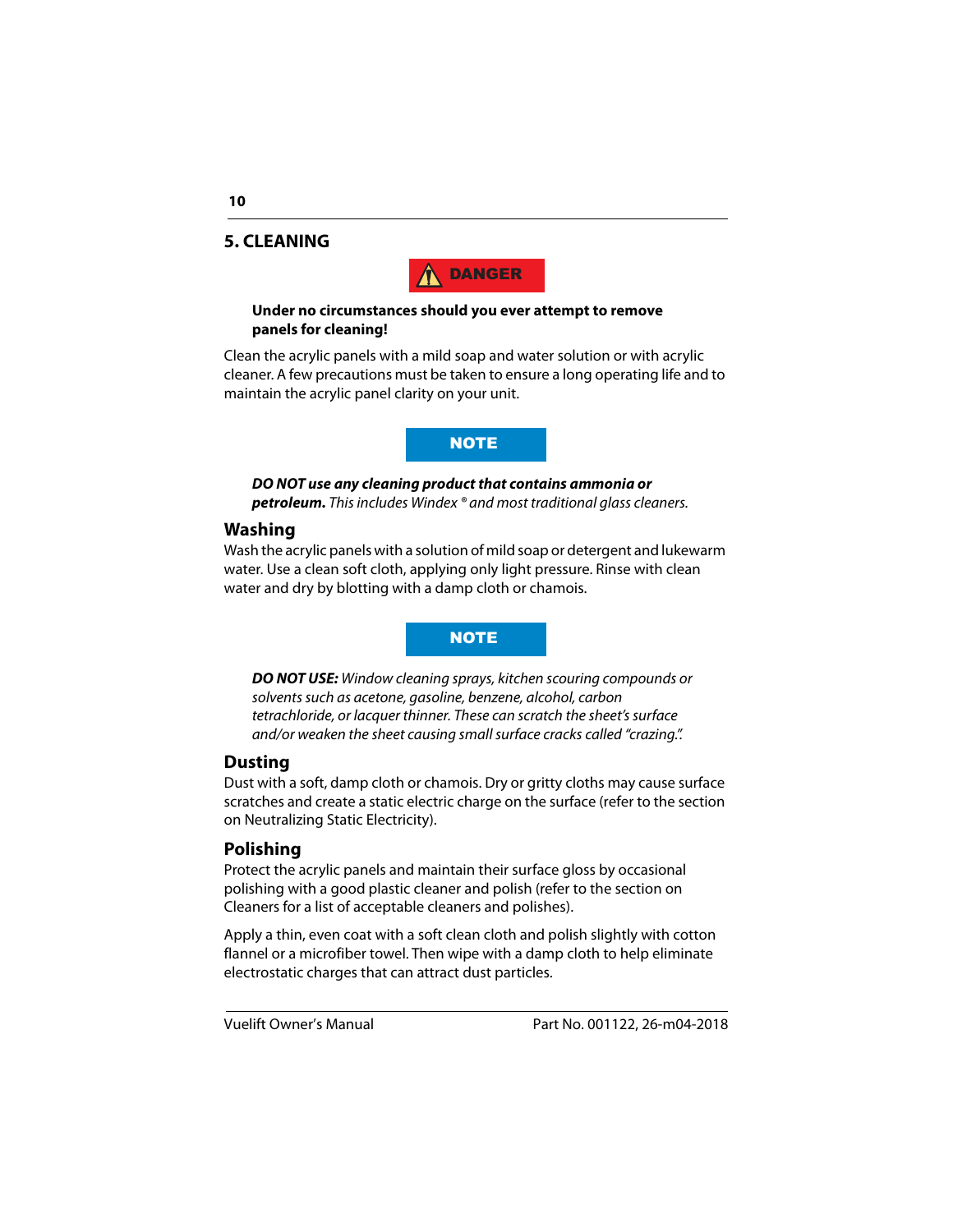# **Neutralizing Static Electricity**

A static electrical charge can develop on the acrylic panels during handling and processing. This is not unique to the acrylic panels, but is common to many materials, particularly plastics.

When the paper or film masking is stripped off the acrylic sheet, a static charge is created on the sheet surface. Static electricity attracts dust, chips, etc. floating in the air or on nearby work surfaces and holds these contaminants tightly to the surface. A compressed air gun will remove some of this surface dirt, but much of it continues to cling to the sheet.

Several anti-static cleaners for plastics are also available which will reduce static electricity and dust attraction. Wiping with a soft damp cloth or chamois is all that is necessary to keep the acrylic panels dust-free between applications of these cleaners.

#### **NOTE**

A de-ionizing tool can be used during installation to eliminate a majority of the static electricity (causes the dust to fall away).

# **Cleaners**

#### Cleaners which **MAY BE USED:**

- Plexus® (Anti-Static Cleaner)
- Novus® #1 Acrylic Cleaner and Polish
- ATM Mirage Glass and Acrylic Cleaner
- Zep® Commercial Glass Cleaner (must state for use on Plexiglas®)
- Plexi-Clean (Anti-Static Cleaner)
- Prist Aerospace Anti-Static Acrylic, Plastic & Glass Cleaner
- Cleaners which explicitly state "Safe for use with plastics and acrylic"

#### Cleaners which **MAY NOT BEUSED:**

- Windex® Glass Cleaner
- Sprayway Ammonia-Free Glass Cleaner
- Goo-Gone®

These above lists are for reference only and are not comprehensive. If you have any questions about the acceptability of a specific cleaner, please contact your authorized dealer.

#### **Note that damage caused by inappropriate cleaners and techniques is not covered under warranty.**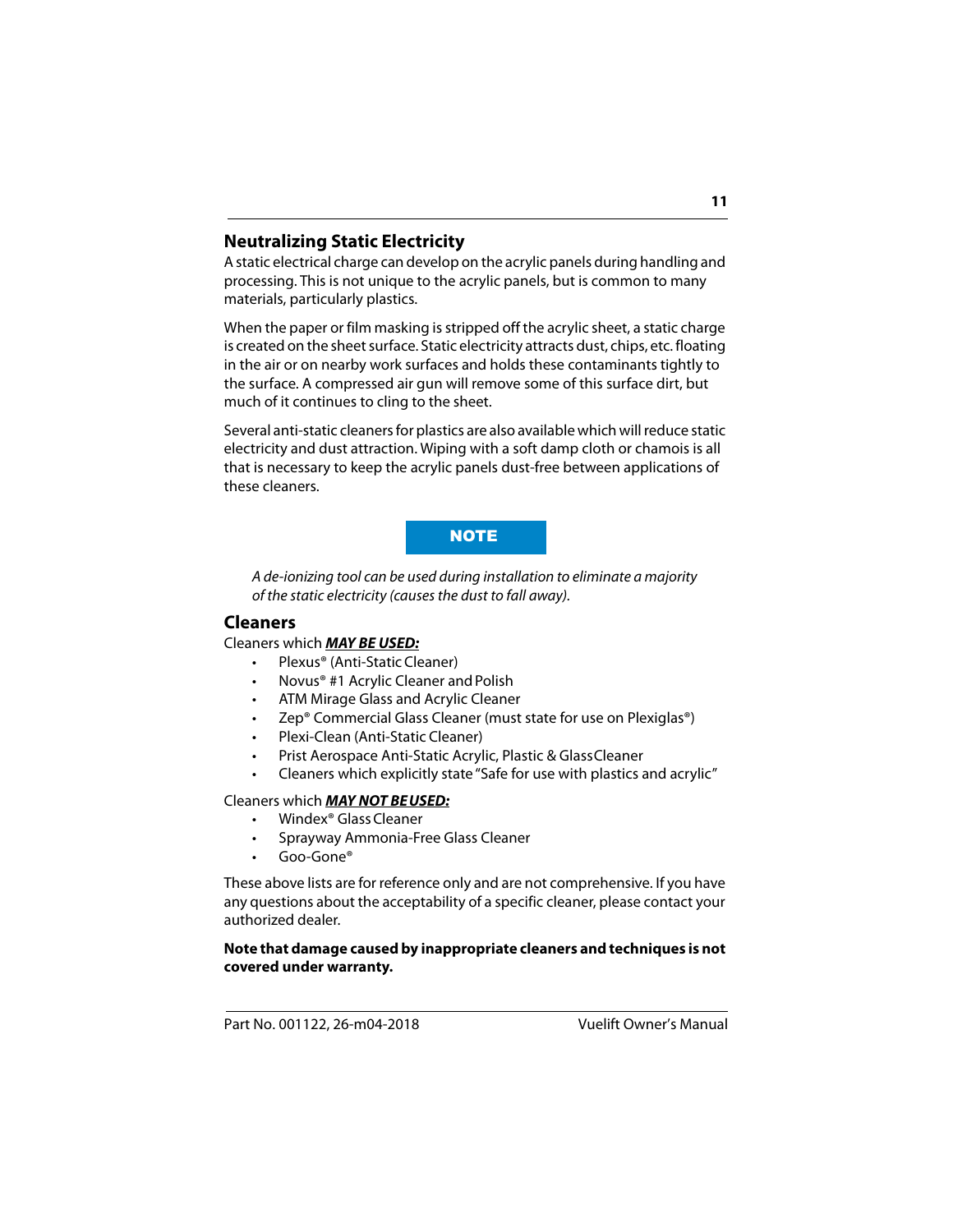# <span id="page-11-0"></span>**6. MAINTENANCE**

Vuelift elevators are designed to require minimal maintenance.

A 6-month inspection of certain components is required to maintain the Vuelift Factory Warranty. The first required service of the drive train components (motor/gearbox, drums, etc.) is after 2,000 operational hours (approximately 120,000 trips).

Note that rail lubrication is NOT ALLOWED for the Vuelift hoistway or car rails.

The items that need to be checked during the 6-month inspection are listed in the table on the next page.



The 6-month inspection and all maintenance procedures **must** be performed by a Qualified Technician. Contact your Authorized Dealer.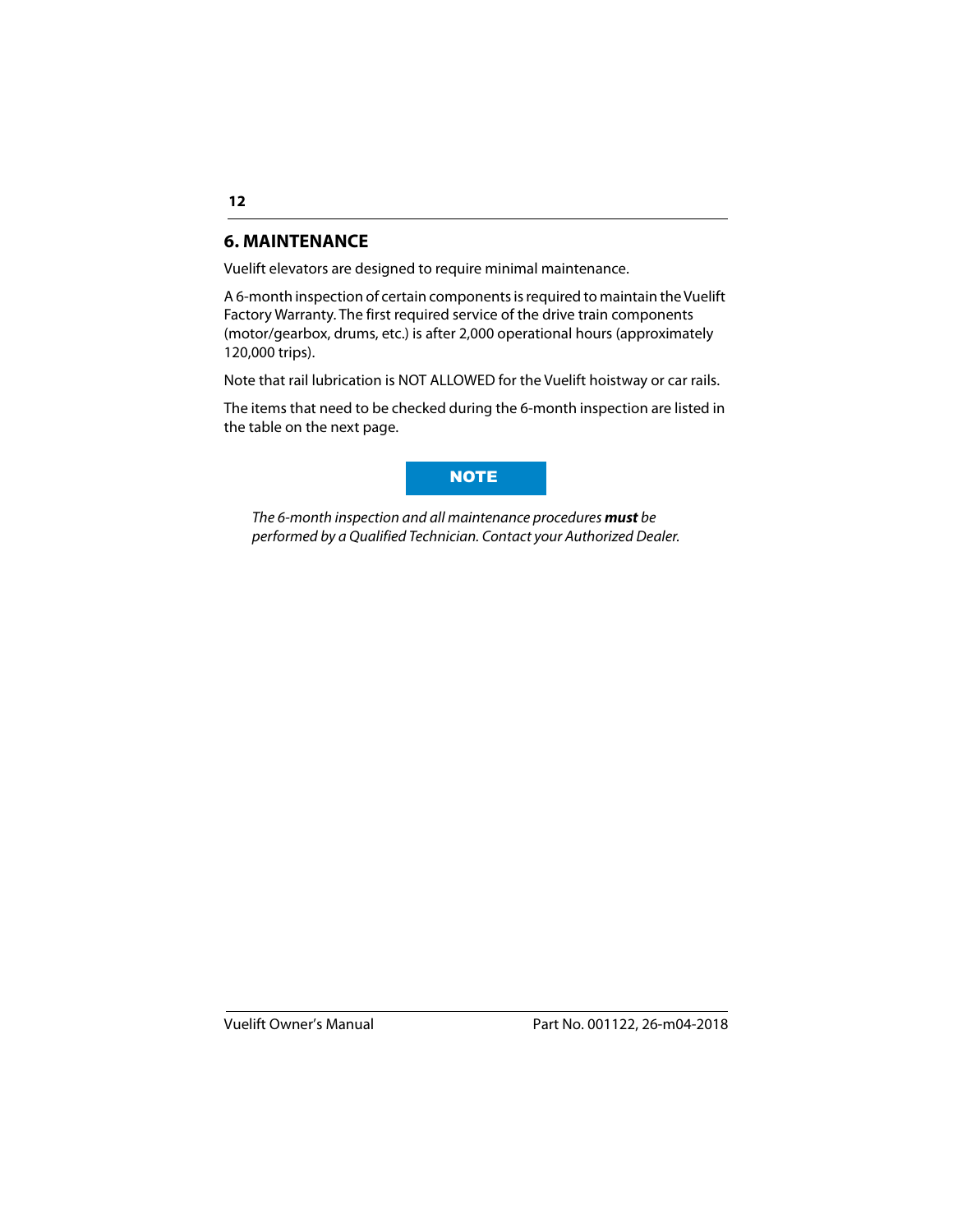# <span id="page-12-0"></span>**Maintenance Schedule**

| <b>Verification by technician</b>                                                                                                                                                                                                                           | <b>Frequency</b> |
|-------------------------------------------------------------------------------------------------------------------------------------------------------------------------------------------------------------------------------------------------------------|------------------|
| <b>INSIDE CAR</b><br>• Car interior<br>Car controls and panel<br>$\bullet$<br>• Leveling, stop, acceleration and deceleration<br>• Car door operation<br>Ride floor to floor<br>• Car lights and ventilation<br>Restricted opening device mechanism<br>٠    | 6 months         |
| <b>OUTSIDE HOISTWAY</b><br>• Hall call station and lights<br>• Hoistway doors<br>• Unlocking device<br>• Firefighters' service tests (if applicable)                                                                                                        | 6 months         |
| <b>MACHINE ROOM</b><br>Housekeeping<br>$\bullet$<br>Trash, used parts, etc.<br>$\bullet$<br>Controller and starter<br>$\bullet$                                                                                                                             | 6 months         |
| <b>TOP OF CAR</b><br>Stop switch<br>$\bullet$<br>• Cleanliness<br>$\cdot$ Top car quides<br>• Guide rails<br>• Traveling cable<br>• Doors, hangers and locks<br>• Hoistway cleaning<br>• Other<br>Examine the ropes<br>$\bullet$<br>$\cdot$ Leaving car top | 6 months         |
| PIT (IF APPLICABLE)<br>Stop switch and light<br>$\bullet$<br>• Cleaning<br>Bottom car guides<br>$\bullet$<br>• Traveling cable<br>Leaving the pit<br>$\bullet$                                                                                              | 6 months         |

#### NOTE

Refer to the Maintenance Procedures section for a description of individual items.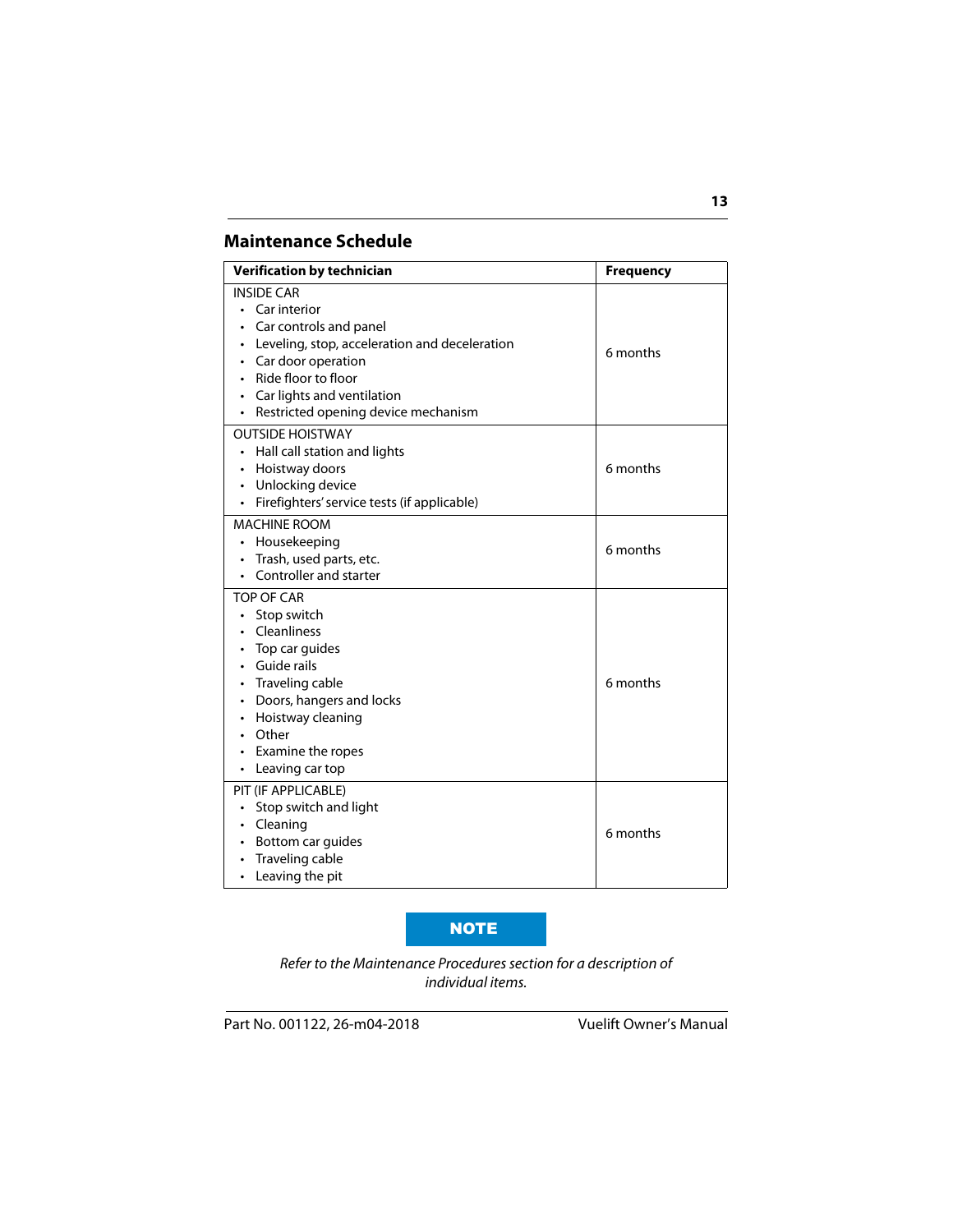# <span id="page-13-0"></span>**Maintenance Record**

| <b>Date</b> | <b>Time</b> | <b>Reason for Call</b> | <b>Comments</b> | <b>Dealer</b> |
|-------------|-------------|------------------------|-----------------|---------------|
|             |             |                        |                 |               |
|             |             |                        |                 |               |
|             |             |                        |                 |               |
|             |             |                        |                 |               |
|             |             |                        |                 |               |
|             |             |                        |                 |               |
|             |             |                        |                 |               |
|             |             |                        |                 |               |
|             |             |                        |                 |               |
|             |             |                        |                 |               |
|             |             |                        |                 |               |
|             |             |                        |                 |               |
|             |             |                        |                 |               |
|             |             |                        |                 |               |
|             |             |                        |                 |               |
|             |             |                        |                 |               |
|             |             |                        |                 |               |
|             |             |                        |                 |               |
|             |             |                        |                 |               |
|             |             |                        |                 |               |
|             |             |                        |                 |               |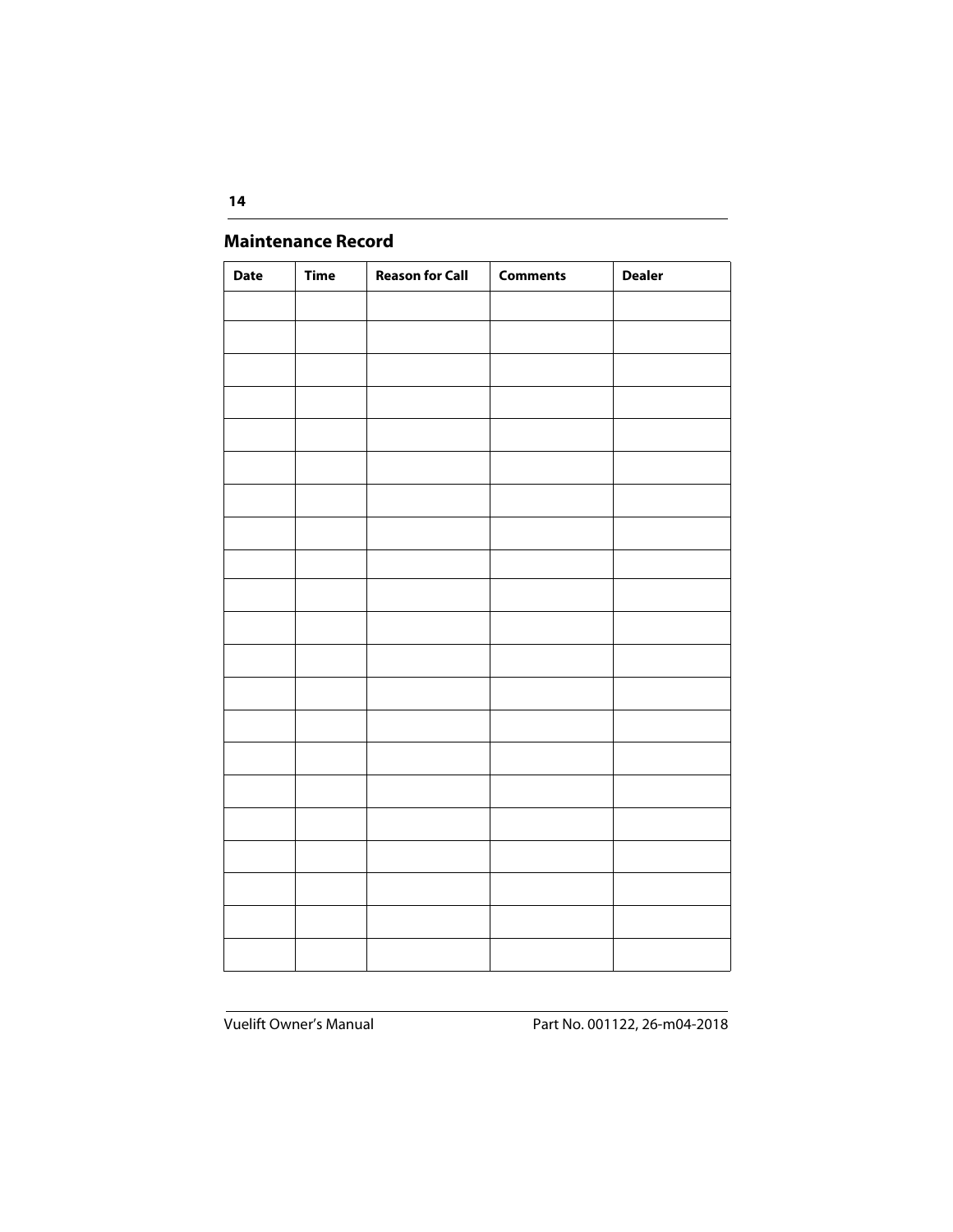# **Maintenance Procedures**

#### **INSIDE CAR**

Car Interior

• Examine the car interior for damage including the ceiling, handrails, door panels, lighting and floor. Tighten all fasteners in the car panel and replace as needed.

Car Controls and Panel

Examine the condition of the car control panels and check the operation of all lights. Replace all burnt out lights.

Leveling, Stopping, Acceleration and Deceleration

• Run the car to each floor in both directions to observe the leveling accuracy, stopping, acceleration and deceleration. Adjust as needed.

Car Door Operation

• Observe the door for proper operation including smooth movement, starts and stops, and alignment.

Ride Floor to Floor

• Run the car from floor to floor and observe for smooth travel and unusual noises. Adjust or repair as needed.

Car Lights and Ventilation

Verify proper operation of the car emergency light and ensure adequate ventilation.

Restricted Opening Device Mechanism

• Examine the restricted opening device mechanism (if applicable) for proper operation and adjust as needed.

#### **OUTSIDE HOISTWAY**

Hall Call Stations and Lights

• Examine the hall stations for condition and replace all burnt out lights. Observe operation of the audible signal when the Emergency Stop is activated.

Hoistway Doors

• Examine the door panel and clearance between the panel and entrance frames. Examine proper interlock functionality and operation. Adjust as needed.

Unlocking Device

• Examine the hoistway door unlocking device for damage. Repair or adjust as needed.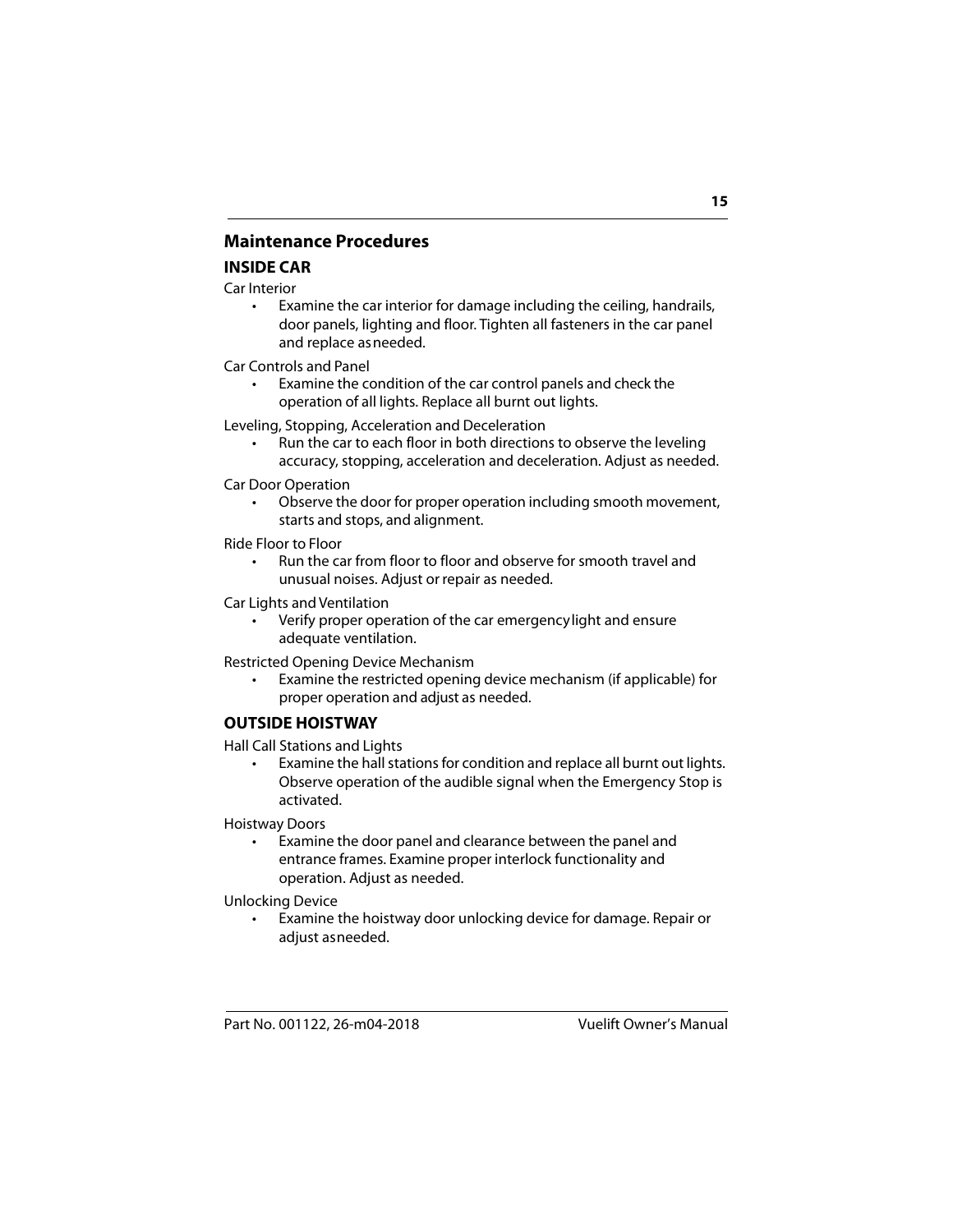Firefighters' Service Tests

• Check for proper operation of the firefighters' service and record in test log (where applicable).

#### **MACHINE ROOM**

Housekeeping (Required with Remote Controller Option)

• Clean the machine room floor to prevent slipping and trip hazards, fire hazards and contamination of the equipment. Ensure the machine room is not being used for storage and inform the customer of any violation.

Trash, Used Parts and Oil

• Ensure that all trash is discarded after maintenance is complete.

Controller and Motor Starter

- Examine the controller and motor starterfor:
	- Cleanliness
	- Condition of contacts and remaining contact material
	- Fuses for correct size and fit in holders and corrosion in fuse holder
	- Relays for worn shunts and signs of overheating
	- Evidence of overheating

#### **TOP OF CAR**

Stop Switch

• Verify the car will not run with the stop switch in the STOP position.

**Cleanliness** 

• Clean all debris from the car top.

Top Car Guide

• Examine car rail to hoistway rail conditions at the car top. Note any abnormal wear patterns or changes in alignment.

Guide Rails

• Examine the car rails for loose fastenings and fit at all joints.

Traveling Cables

Examine the traveling cables for wear, chafing, kinking and alignment. Examine the attachment points for secure fastening and looseness.

Door Hangers, Locks, etc.

- Verify the interlock is functioning properly.
- With the door open, attempt to move the car using the hall call and COP buttons.
- Observe the door closing for any roughness in bearings, inconsistent operation, or misalignment.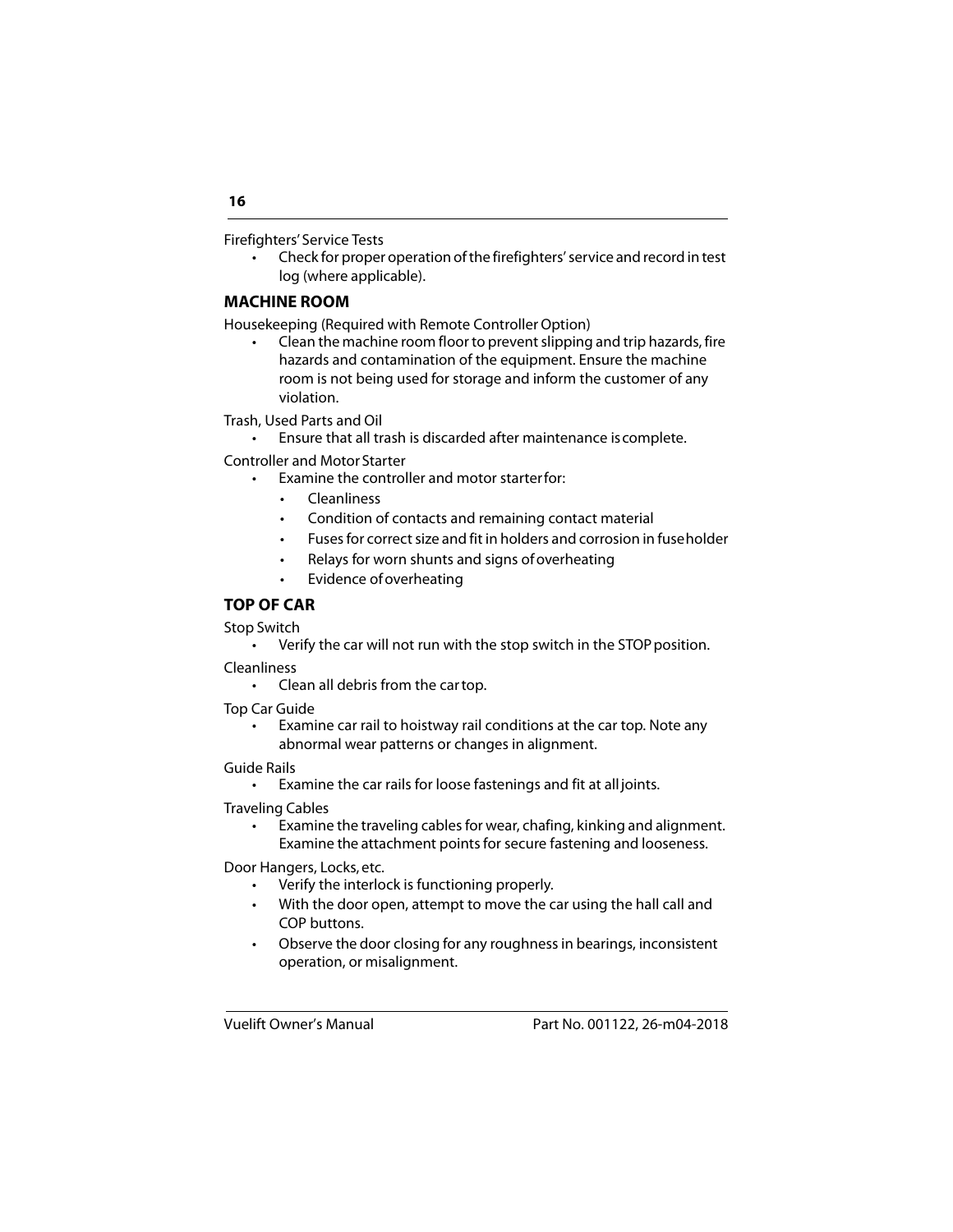Hoistway Cleaning

• Clean dirt and trash from all horizontal surfaces including the car and entrance sills.

#### Other

- Observe any problems with or within the hoistway that should be addressed such as:
	- Unauthorized equipment installed in the hoistway
	- Damage to the hoistway enclosure which would affect its fire resistance rating
	- Evidence of intentional acts
	- Any evidence of unauthorized people entering the hoistway

#### Examine the Ropes

• Examine the car ropes for equal tension, and visually inspect for any frays or deformation of the ropes which would negatively impact their strenath.

Leaving the Car Top

• Clean up and dispose of debris properly. Return the car to normal operation and the stop switch to the RUN position.

#### **PIT (IF APPLICABLE)**

Stop Switch

• Examine the operation and condition of the stop switch. Repair as needed.

Cleaning

• Clean the pit. Examine the bottom level landing sill and clean as needed.

Bottom Car Glides

• Examine car rail to hoistway rail conditions at the car bottom. Note any abnormal wear patterns or changes in alignment.

Traveling Cables

• Examine the traveling cables for wear, chafing, kinking and alignment. Examine the attachment points for secure fastening and looseness.

Leaving the Pit

Remove all tools and verify operation of the elevator.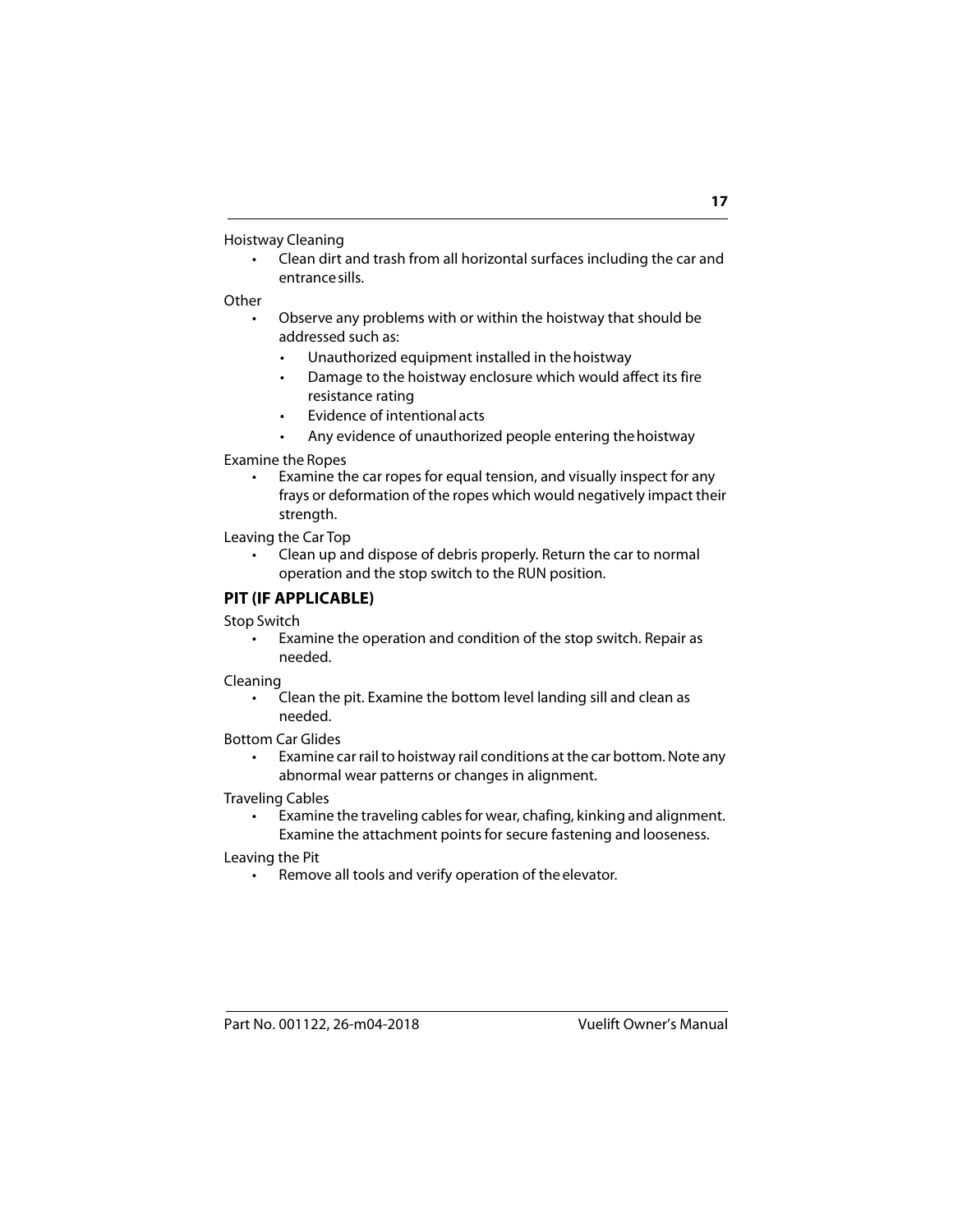# **Troubleshooting**

A basic set of diagnostic tools is provided through the call buttons. During normal operation, you may notice that the call buttons flash either slowly or quickly, depending on the operation. These same flashes can assist in diagnosing potential operational issues.

- **Quick Blinking Call Button** This signals that the hoistway door is ready to open at a landing.
- **Slow Blinking Call Button** This signals that there is a break in the safety chain, (for example, the hoistway door is open, the car door is open, or a safety has been tripped).

The following table lists potential problems and their possible solutions. If the problem persists, contact your authorized dealer.

| <b>Potential Problem</b>                                  | <b>Possible Solution</b>                                                                                                                                                                                                                                                                                                                                |  |
|-----------------------------------------------------------|---------------------------------------------------------------------------------------------------------------------------------------------------------------------------------------------------------------------------------------------------------------------------------------------------------------------------------------------------------|--|
|                                                           | Check to make sure the car door is closed<br>completely and free of any obstructions.                                                                                                                                                                                                                                                                   |  |
| The elevator will not move<br>when the button is pressed. | If the car door is not completely closed, the<br>buttons inside the car will blink slowly (or one<br>may be blink quickly while the others blink<br>slowly).                                                                                                                                                                                            |  |
| The elevator stopped moving<br>while riding in it.        | CAR DOOR OPTION - Check to make sure the car<br>door is closed completely and free from any<br>obstructions. If the door has been inadvertently<br>opened during operation, the unit will stop.<br>Close the door completely and press the button<br>again for the desired floor.                                                                       |  |
|                                                           | LIGHT CURTAIN OPTION - Something is<br>protruding past the light curtain. Remove the<br>obstruction and the car will return to normal<br>operation.                                                                                                                                                                                                     |  |
|                                                           | It is also possible there was a power spike or drop<br>in the area which may have caused the elevator<br>computer to reset. Press the button again for the<br>desired floor. If this does not solve the problem,<br>toggle the Emergency Stop switch from "Run" to<br>"Stop" and then return to "Run". Press the button<br>again for the desired floor. |  |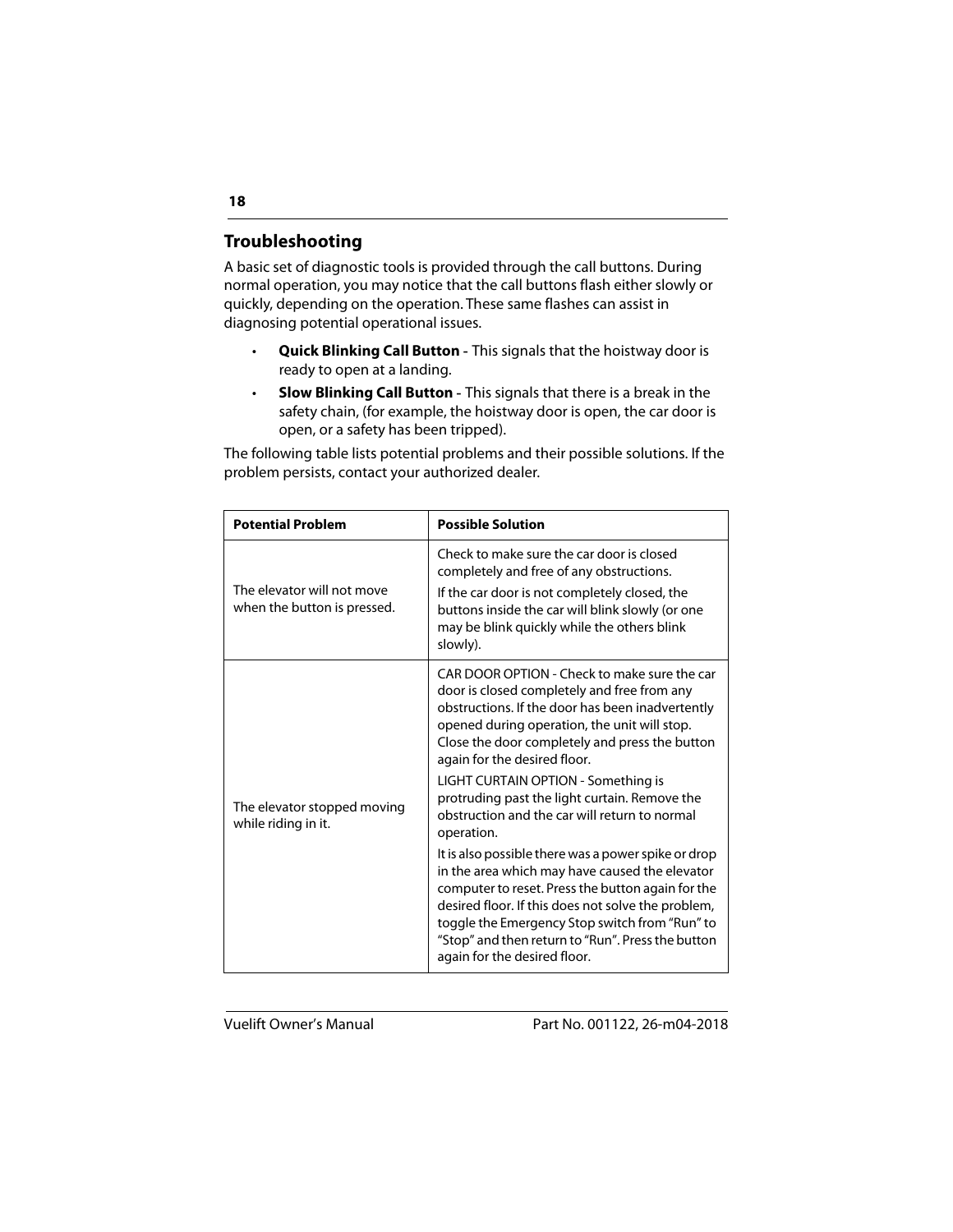| The button outside the elevator<br>is blinking slowly and the car is<br>not at the required landing.<br>When the button is pressed, the<br>elevator will not come up. | The hoistway door on a level below where you<br>are is not closed. Close the open hoistway door<br>and try pressing the button again.<br>The car door is not closed. Close the car door and<br>try pressing the button again.<br>There is a problem with one of the safeties.<br>Contact your authorized dealer to schedule a<br>service call.                                                                                                                                                                                                                                                                                                                             |
|-----------------------------------------------------------------------------------------------------------------------------------------------------------------------|----------------------------------------------------------------------------------------------------------------------------------------------------------------------------------------------------------------------------------------------------------------------------------------------------------------------------------------------------------------------------------------------------------------------------------------------------------------------------------------------------------------------------------------------------------------------------------------------------------------------------------------------------------------------------|
| The elevator has gone past the                                                                                                                                        | The elevator is actuating the final limit switch or                                                                                                                                                                                                                                                                                                                                                                                                                                                                                                                                                                                                                        |
| top/bottom landing and now it                                                                                                                                         | the slack cable switch. Contact your authorized                                                                                                                                                                                                                                                                                                                                                                                                                                                                                                                                                                                                                            |
| won't move.                                                                                                                                                           | dealer to schedule a service call.                                                                                                                                                                                                                                                                                                                                                                                                                                                                                                                                                                                                                                         |
| The elevator was installed not                                                                                                                                        | During the first six months to a year, the elevator                                                                                                                                                                                                                                                                                                                                                                                                                                                                                                                                                                                                                        |
| too long ago, but now when it                                                                                                                                         | cables may stretch slightly. This is normal. It may                                                                                                                                                                                                                                                                                                                                                                                                                                                                                                                                                                                                                        |
| stops at the floor, the car is                                                                                                                                        | be necessary to contact your authorized dealer                                                                                                                                                                                                                                                                                                                                                                                                                                                                                                                                                                                                                             |
| below the floor level.                                                                                                                                                | to come and adjust the floor heights.                                                                                                                                                                                                                                                                                                                                                                                                                                                                                                                                                                                                                                      |
| There were a few people riding                                                                                                                                        | It is possible that the capacity of the elevator was                                                                                                                                                                                                                                                                                                                                                                                                                                                                                                                                                                                                                       |
| in the elevator at the same time,                                                                                                                                     | exceeded. Turn the power to the elevator off at                                                                                                                                                                                                                                                                                                                                                                                                                                                                                                                                                                                                                            |
| and when the button was                                                                                                                                               | the disconnect switch, wait 30 seconds, then                                                                                                                                                                                                                                                                                                                                                                                                                                                                                                                                                                                                                               |
| pressed to go up/down, the                                                                                                                                            | turn the power back on. If this does not solve the                                                                                                                                                                                                                                                                                                                                                                                                                                                                                                                                                                                                                         |
| elevator moved and then                                                                                                                                               | problem, contact your authorized dealer to                                                                                                                                                                                                                                                                                                                                                                                                                                                                                                                                                                                                                                 |
| stopped.                                                                                                                                                              | schedule a service call.                                                                                                                                                                                                                                                                                                                                                                                                                                                                                                                                                                                                                                                   |
| The light stays on for a long time<br>in the elevator car.                                                                                                            | Code requires that the light in the elevator car<br>stay on for a minimum of 5 minutes from the last<br>time the safety chain was broken (i.e. the car or<br>hoistway door was open or closed, or a button<br>was pressed). If the car light stays on for longer<br>than 10 minutes, it is possible that there may be<br>a power failure on the car light circuit. The car<br>light will also be illuminated if there is a break in<br>the safety chain (i.e. a door is open). Once the<br>safety circuit is corrected, the light should turn<br>off within 10 minutes. If the light remains<br>illuminated, contact your authorized dealer to<br>schedule a service call. |
| The elevator came equipped                                                                                                                                            | There is an obstruction between the light curtain                                                                                                                                                                                                                                                                                                                                                                                                                                                                                                                                                                                                                          |
| with a light curtain. When the                                                                                                                                        | send and receive units. Remove the obstruction                                                                                                                                                                                                                                                                                                                                                                                                                                                                                                                                                                                                                             |
| button is pressed, the elevator                                                                                                                                       | and the unit will begin to move.                                                                                                                                                                                                                                                                                                                                                                                                                                                                                                                                                                                                                                           |
| did not move but the button is                                                                                                                                        | The light curtain may be dirty. Clean the light                                                                                                                                                                                                                                                                                                                                                                                                                                                                                                                                                                                                                            |
| illuminated completely.                                                                                                                                               | curtain using plastic cleaner and a soft cloth.                                                                                                                                                                                                                                                                                                                                                                                                                                                                                                                                                                                                                            |